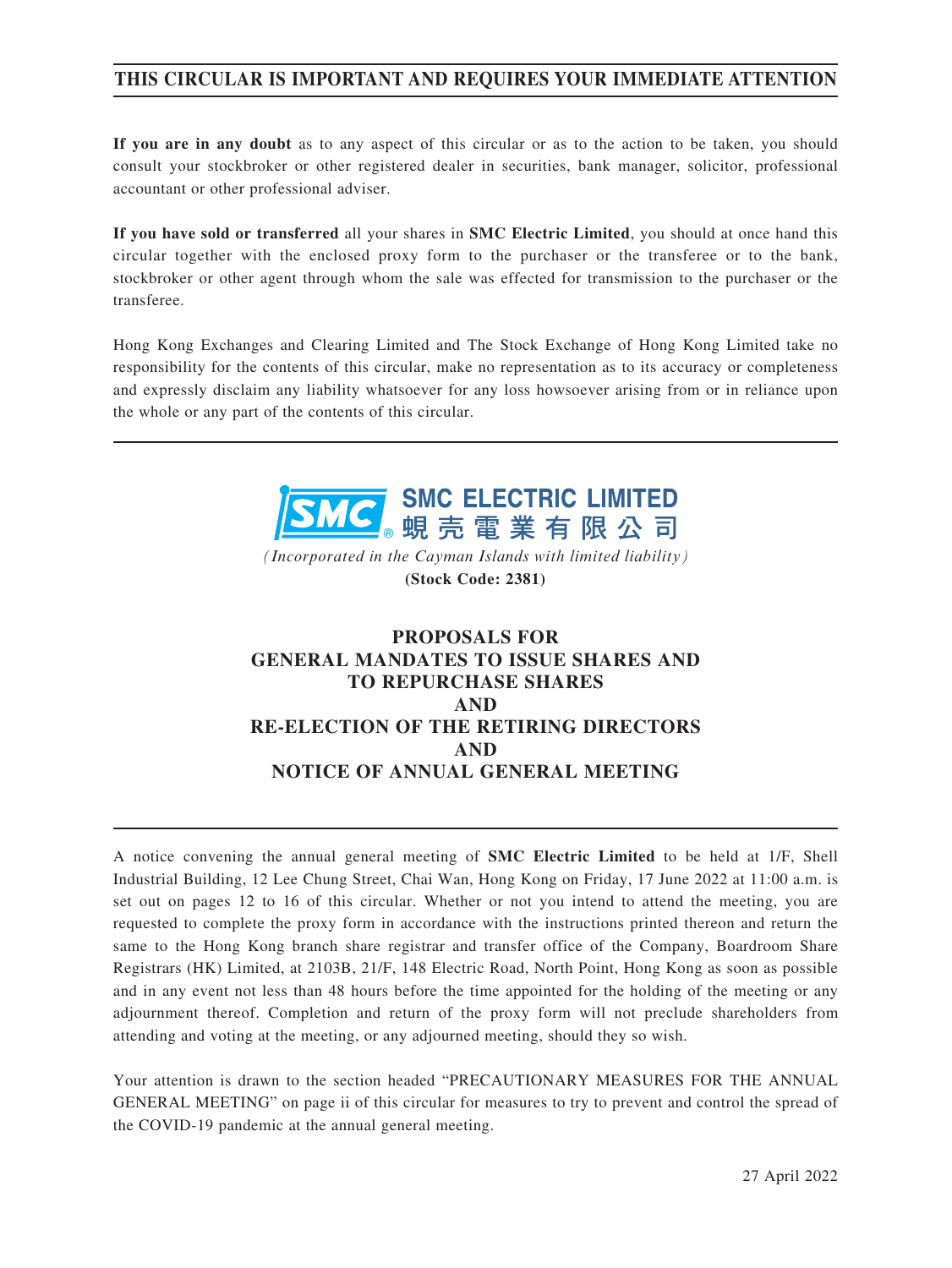# **CONTENTS**

## *Page*

|                                                                       | $1 - 2$        |
|-----------------------------------------------------------------------|----------------|
| <b>Letter from the Board</b>                                          |                |
|                                                                       | 3              |
|                                                                       | $\overline{4}$ |
|                                                                       | $\overline{4}$ |
|                                                                       | $4 - 5$        |
|                                                                       | 5              |
|                                                                       | 5              |
|                                                                       | 5              |
|                                                                       | 5              |
|                                                                       | $6 - 8$        |
| Appendix II - Details of retiring Directors proposed to be re-elected | $9 - 11$       |
|                                                                       |                |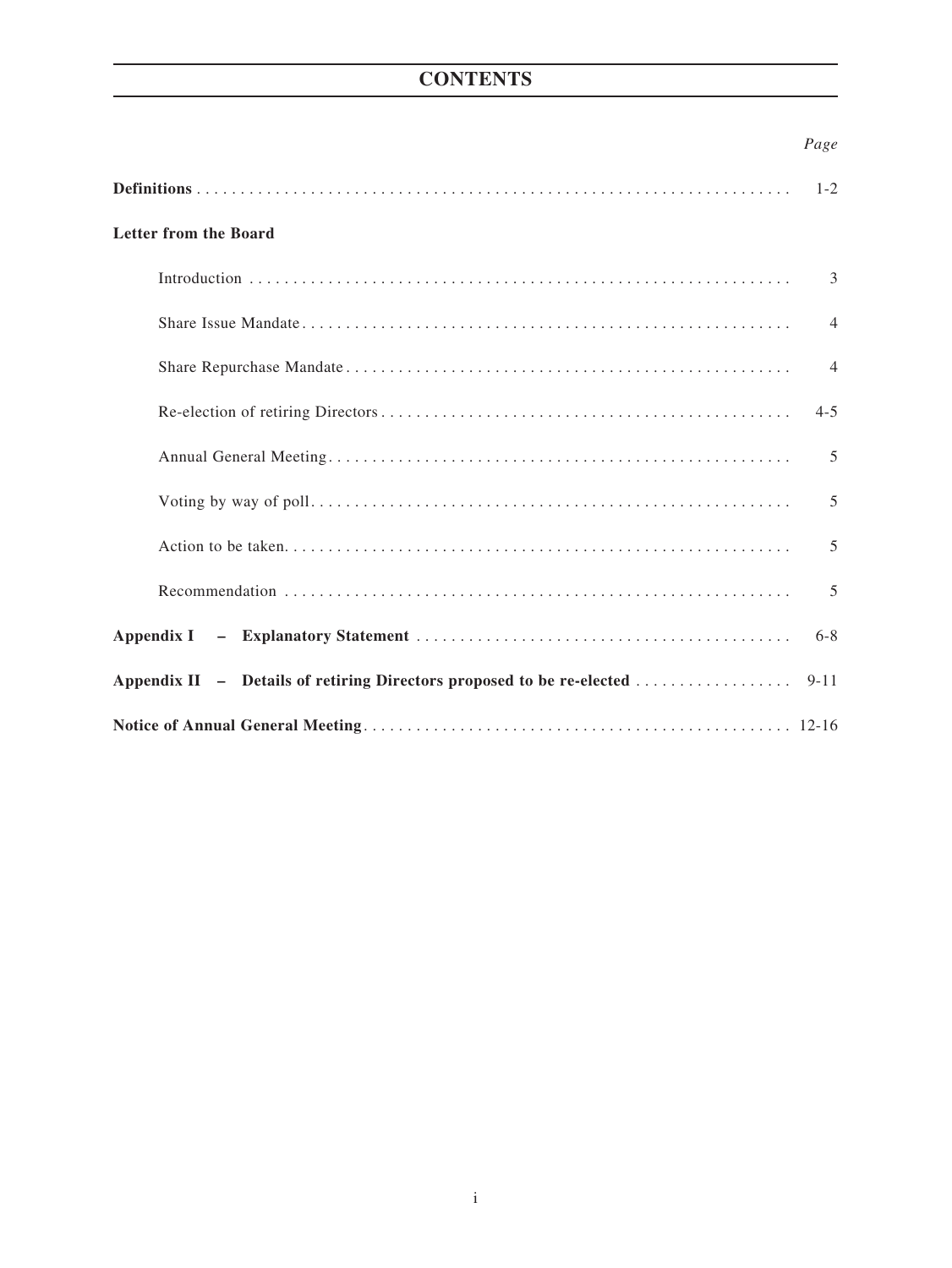## **PRECAUTIONARY MEASURES FOR THE ANNUAL GENERAL MEETING**

In view of the ongoing novel Coronavirus (COVID-19) epidemic and recent requirements for prevention and control of its spread, the Company will implement the following preventive measures at the AGM to protect attending shareholders, staff and other stakeholders from the risk of infection:

- (i) Compulsory body temperature checks will be conducted on every Shareholder, proxy and other attendees at the entrance of the AGM venue. Any person with a body temperature of over 37.4°C may be denied entry into the AGM venue or be required to leave the AGM venue.
- (ii) All Shareholders, proxies and other attendees are required to complete and submit at the entrance of the AGM venue a declaration form confirming their names, contact details and body condition, and state that whether they have travelled to any affected countries or areas outside Hong Kong in the preceding 21 days, or to their best knowledge had close contact with any confirmed cases, or have symptoms of flu, fever or pneumonia. Any such person may be denied entry into the AGM venue or be required to leave the AGM venue.
- (iii) Attendees are required to wear surgical face masks inside the AGM venue at all times, and to maintain a safe distance between seats.
- (iv) No refreshments will be served, and there will be no corporate gifts.

To the extent permitted under law, the Company reserves the right to deny entry into the AGM venue or require any person to leave the AGM venue in order to ensure the safety of the attendees at the AGM.

As the COVID-19 situation continues to evolve, in order to minimise the risks to the Shareholders and other participants attending the AGM, the Company will closely monitor the situation and may adopt other precautionary measures as appropriate, according to the latest regulations published by the Hong Kong government from time to time. The Company may be required to change the AGM arrangements at short notice. Shareholders are advised to check the websites of Hong Kong Exchanges and Clearing Limited (www.hkexnews.hk) and the Company (www.smcelectric.com.hk/announcements.html) for further announcement(s) and update(s) on the AGM arrangements.

In the interest of all stakeholders' health and safety, the Company reminds all Shareholders that physical attendance in person at the AGM is not necessary for the purpose of exercising voting rights. As an alternative, strongly recommended by using a form of proxy with voting instructions inserted, Shareholders, particularly those who are subjected to quarantine, may appoint the chairman of the AGM as their proxy to vote on the relevant resolutions at the AGM instead of attending the AGM in person.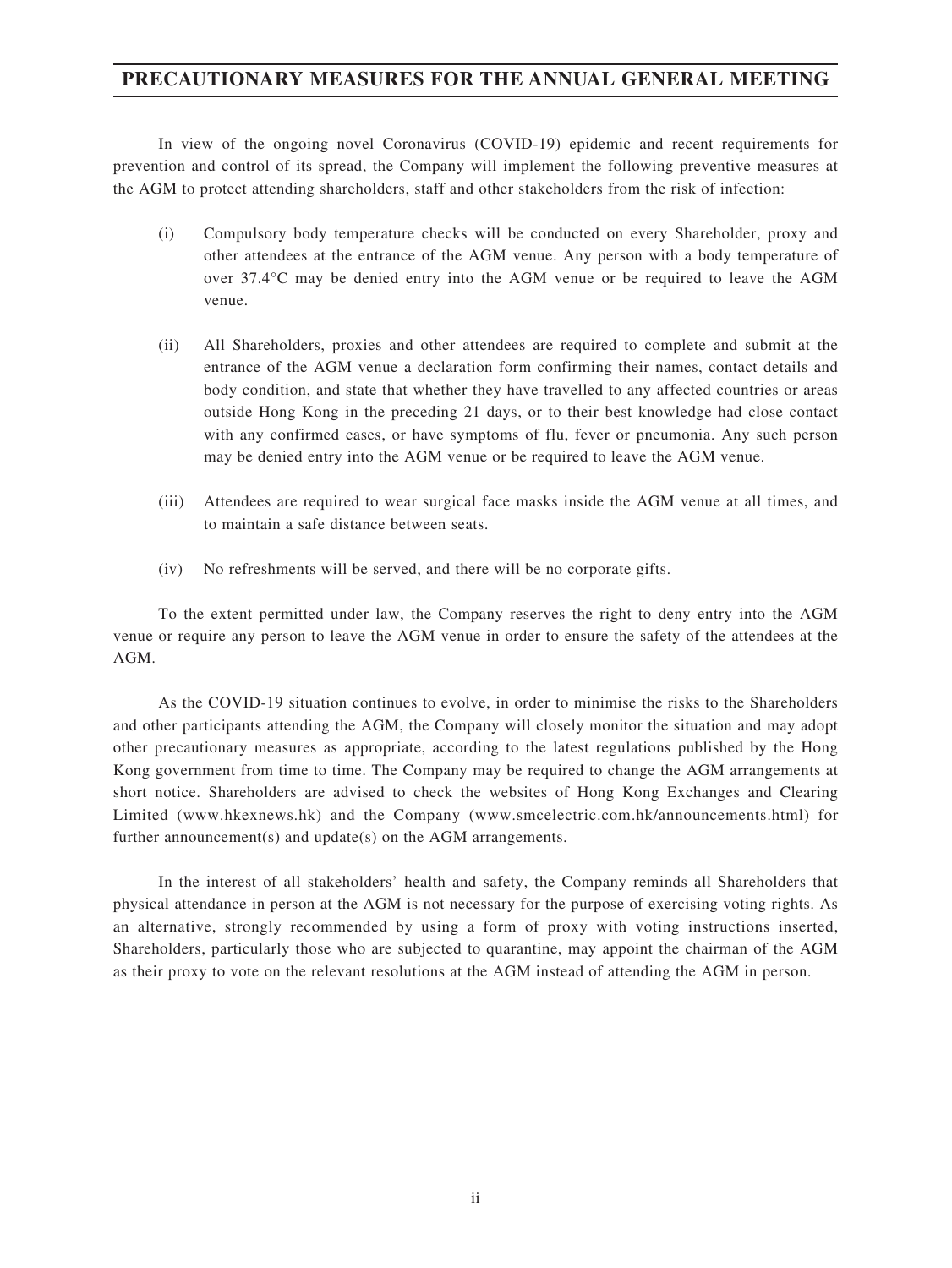*In this circular, the following expressions shall have the following meanings unless the context requires otherwise:*

| "AGM"                     | the annual general meeting of the Company to be<br>held at 1/F, Shell Industrial Building, 12 Lee Chung<br>Street, Chai Wan, Hong Kong, on Friday, 17 June<br>2022 at 11:00 a.m.                                                   |
|---------------------------|------------------------------------------------------------------------------------------------------------------------------------------------------------------------------------------------------------------------------------|
| "Articles of Association" | the articles of association of the Company adopted<br>on 15 May 2020 and with effect from 2 June 2020<br>and as amended from time to time                                                                                          |
| "Board"                   | the board of Directors                                                                                                                                                                                                             |
| "Company"                 | SMC Electric Limited (蜆壳電業有限公司), a<br>company incorporated in the Cayman Islands on 5<br>December 2018 as an exempted company with<br>limited liability, the Shares of which are listed on<br>the main board of the Stock Exchange |
| " $Directory$ "           | the director(s) of the Company                                                                                                                                                                                                     |
| "Group"                   | the Company and its subsidiaries                                                                                                                                                                                                   |
| "HK\$"                    | Hong Kong dollars, the lawfully currency of Hong<br>Kong                                                                                                                                                                           |
| "Hong Kong"               | the Hong Kong Special Administrative Region of the<br>People's Republic of China                                                                                                                                                   |
| "Latest Practicable Date" | 20 April 2022, being the latest practicable date for<br>ascertaining certain information contained in this<br>circular prior to its publication                                                                                    |
| "Listing Rules"           | the Rules Governing the Listing of Securities on the<br><b>Stock Exchange</b>                                                                                                                                                      |
| "Red Dynasty"             | Red Dynasty Investments Limited, a company<br>incorporated under the laws of BVI with limited<br>liability on 27 July 2009, which is wholly-owned by<br>Mr. Yung Kwok Kee, Billy and is one of the<br>Controlling Shareholders     |
| "Repurchase Resolution"   | the proposed ordinary resolution as referred to in<br>ordinary resolution no. 6 of the notice of the AGM                                                                                                                           |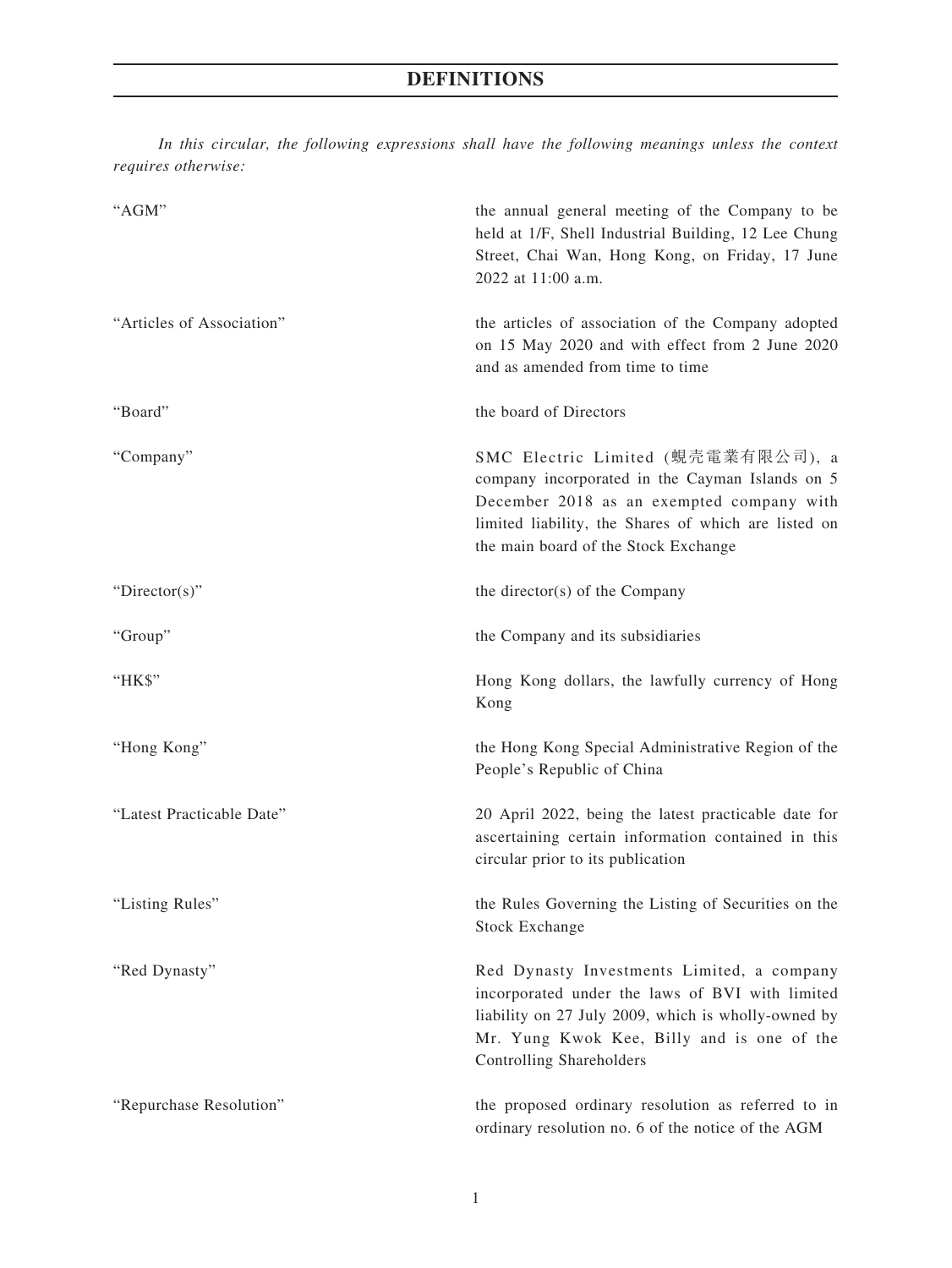# **DEFINITIONS**

| "SFO"                      | the Securities and Futures Ordinance (Cap. 571<br>Laws of Hong Kong), as amended, supplemented or<br>modified from time to time                                                                                                                        |
|----------------------------|--------------------------------------------------------------------------------------------------------------------------------------------------------------------------------------------------------------------------------------------------------|
| "Share $(s)$ "             | share(s) of HK\$0.01 each in the share capital of the<br>Company                                                                                                                                                                                       |
| "Shareholder(s)"           | registered holder(s) of the Shares                                                                                                                                                                                                                     |
| "Share Issue Mandate"      | the general mandate to allot, issue and deal with<br>Shares not exceeding 20% of the total number of<br>issued Shares as at the date of passing of the<br>Shareholders' resolution approving the Share Issue<br>Mandate                                |
| "Share Repurchase Mandate" | the general mandate to exercise the power of the<br>Company to repurchase Shares up to a maximum of<br>10% of the total number of issued Shares as at the<br>date of passing of the Shareholders' resolution<br>approving the Share Repurchase Mandate |
| "Shell Electric Mfg."      | Shell Electric Mfg. (Holdings) Company Limited 蜆<br>壳電器工業 (集團) 有限公司, now known as China<br>Overseas Grand Oceans Group Ltd.                                                                                                                            |
| "Shell Holdings"           | Shell Electric Holdings Limited, an exempted<br>company incorporated under the laws of Bermuda<br>with limited liability on 20 August 2009, which is<br>owned as to 80.5% by Red Dynasty and is one of the<br>Controlling Shareholders                 |
| "Stock Exchange"           | The Stock Exchange of Hong Kong Limited                                                                                                                                                                                                                |
| "Takeovers Code"           | the Codes on Takeovers and Mergers and Share<br>Buy-backs                                                                                                                                                                                              |
| $\lq\lq q_0$ "             | per cent.                                                                                                                                                                                                                                              |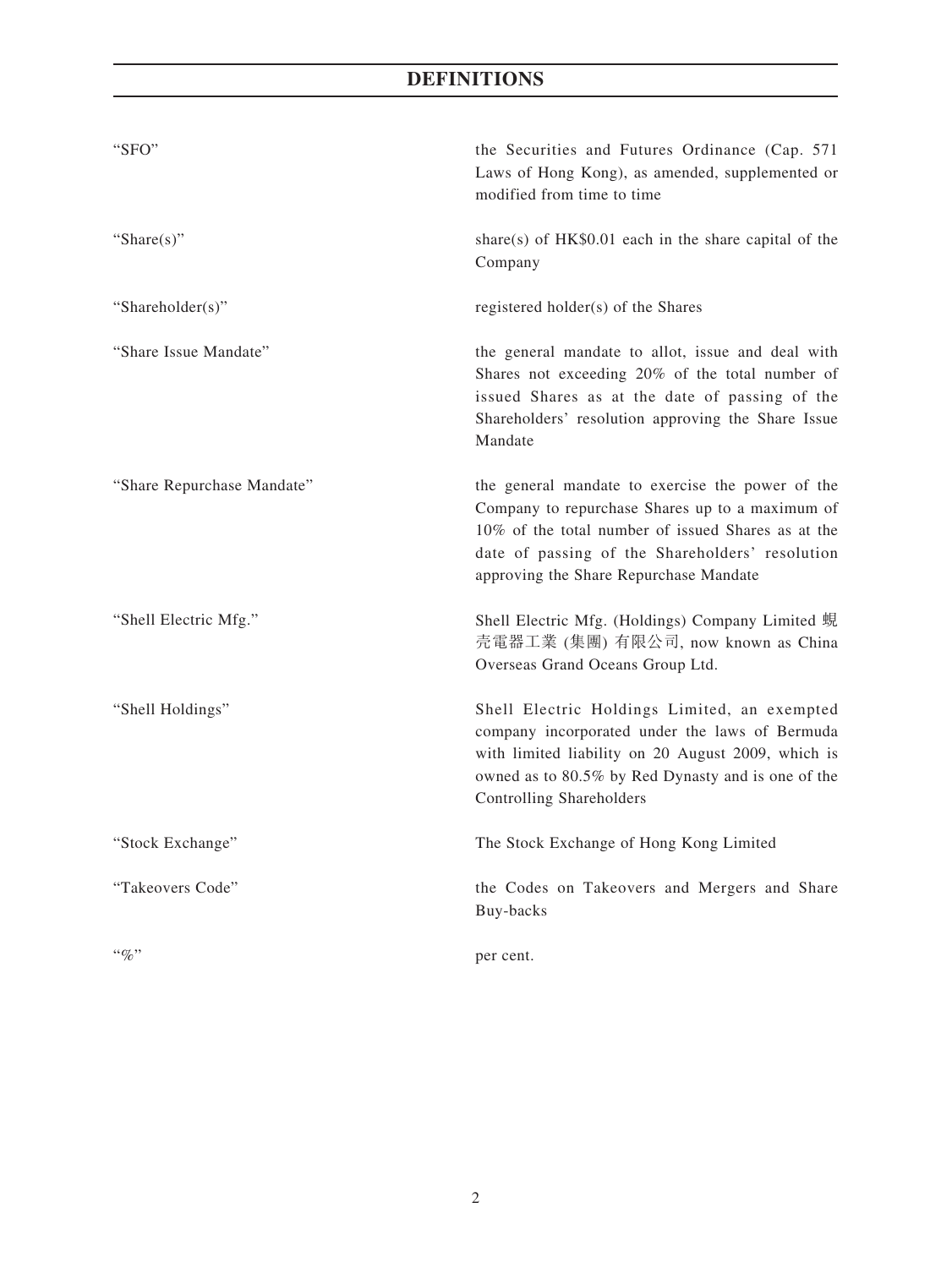## **LETTER FROM THE BOARD**



*(Incorporated in the Cayman Islands with limited liability)* **(Stock Code: 2381)**

*Executive Directors:* Mr. Leung Chun Wah *(Chief Executive Officer)* Mr. Tang Che Yin Mr. Chow Kai Chiu, David

*Non-executive Director:* Mr. Yung Kwok Kee, Billy *(Chairman)*

*Independent Non-executive Directors:* Mr. Leung Man Chiu, Lawrence Mr. Poon Chak Sang, Plato Mr. Ho Chi Sing, Spencer

*Registered Office:* Windward 3, Regatta Office Park, PO Box 1350, Grand Cayman KY1-1108, Cayman Islands

*Principal place of business in Hong Kong:* 1/F, Shell Industrial Building, 12 Lee Chung Street, Chai Wan, Hong Kong

27 April 2022

*To the Shareholders*

Dear Sir or Madam,

# **PROPOSALS FOR GENERAL MANDATES TO ISSUE SHARES AND TO REPURCHASE SHARES AND RE-ELECTION OF THE RETIRING DIRECTORS AND NOTICE OF ANNUAL GENERAL MEETING**

### **INTRODUCTION**

The purpose of this circular is to provide you with information regarding resolutions to be proposed at the AGM relating to the granting to the Directors of the Share Issue Mandate, the Share Repurchase Mandate, the extension of the Share Issue Mandate and the re-election of retiring Directors; and to seek your approval of the relevant ordinary resolutions relating to these matters at the AGM.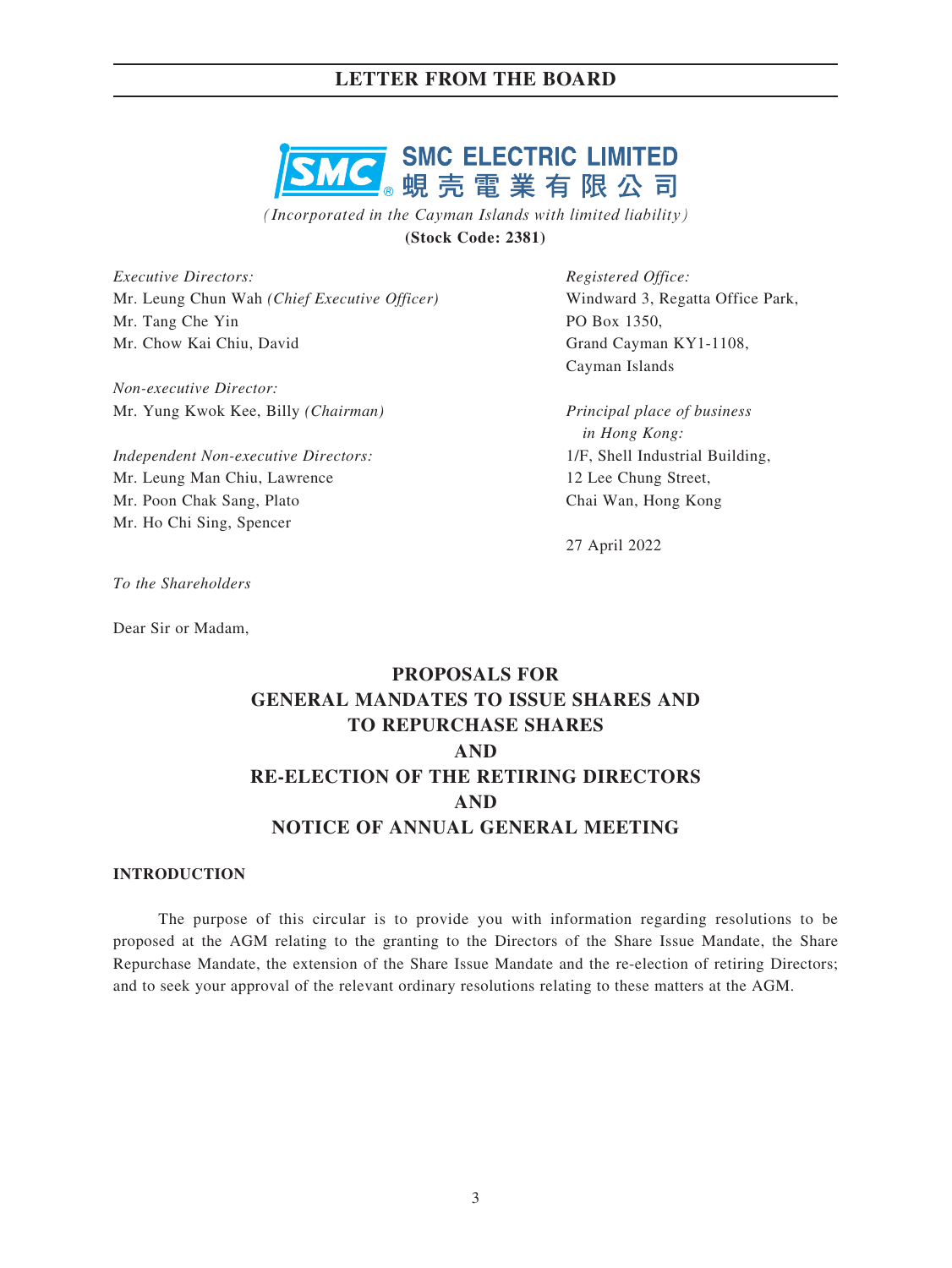## **LETTER FROM THE BOARD**

#### **SHARE ISSUE MANDATE**

At the annual general meeting of the Company held on 18 June 2021, an ordinary resolution was passed by the Shareholders to give a general mandate to the Directors to exercise all the powers of the Company to allot, issue and deal with Shares. Such mandate will lapse at the conclusion of the AGM. It is therefore proposed to renew such mandate at the AGM.

As at the Latest Practicable Date, the issued share capital of the Company comprised 2,000,000,000 Shares. Subject to passing of the resolution approving the Share Issue Mandate and on the basis that no further Shares are issued prior to the AGM, the Company would be allowed under the resolution approving the Share Issue Mandate to issue a maximum of 400,000,000 Shares representing not more than 20% of the total number of issued Shares as at the Latest Practicable Date.

Details of the Share Issue Mandate and the extension of the Share Issue Mandate are set out in ordinary resolutions as referred to in resolutions nos. 5 and 7 respectively of the notice of the AGM.

### **SHARE REPURCHASE MANDATE**

At the annual general meeting of the Company held on 18 June 2021, an ordinary resolution was passed by the Shareholders to give a general mandate to the Directors to exercise all the powers of the Company to repurchase Shares. Such mandate will lapse at the conclusion of the AGM. It is therefore proposed to renew such mandate at the AGM.

As at the Latest Practicable Date, the issued share capital of the Company comprised 2,000,000,000 Shares. Assuming that there is no change in the issued share capital between the period from the Latest Practicable Date and the date of passing the Repurchase Resolution, the maximum number of Shares which may be repurchased pursuant to the Share Repurchase Mandate as at the date of passing the Repurchase Resolution will be 200,000,000 Shares representing not more than 10% of the total number of issued Shares as at the Latest Practicable Date.

An explanatory statement as required under the Listing Rules, giving certain information regarding the Share Repurchase Mandate, is set out in Appendix I to this circular.

#### **RE-ELECTION OF RETIRING DIRECTORS**

The Board currently comprises seven Directors, namely Mr. Leung Chun Wah, Mr. Tang Che Yin, Mr. Chow Kai Chiu, David, Mr. Yung Kwok Kee, Billy, Mr. Leung Man Chiu, Lawrence, Mr. Poon Chak Sang, Plato and Mr. Ho Chi Sing, Spencer.

In accordance with Article 108 of the Articles of Association, Mr. Leung Chun Wah and Mr. Poon Chak Sang, Plato will retire by rotation at the AGM and, being eligible, offer themselves for re-election.

In accordance with Article 112 of the Articles of Association, Mr. Chow Kai Chiu, David will retire at the AGM and, being eligible, offer himself for re-election.

The nomination committee of the Company had assessed and reviewed the written confirmation of independence of each of the independent non-executive Directors based on the independence criteria as set out in rule 3.13 of the Listing Rules, including Mr. Poon Chak Sang, Plato, and confirmed that all of them remain independent.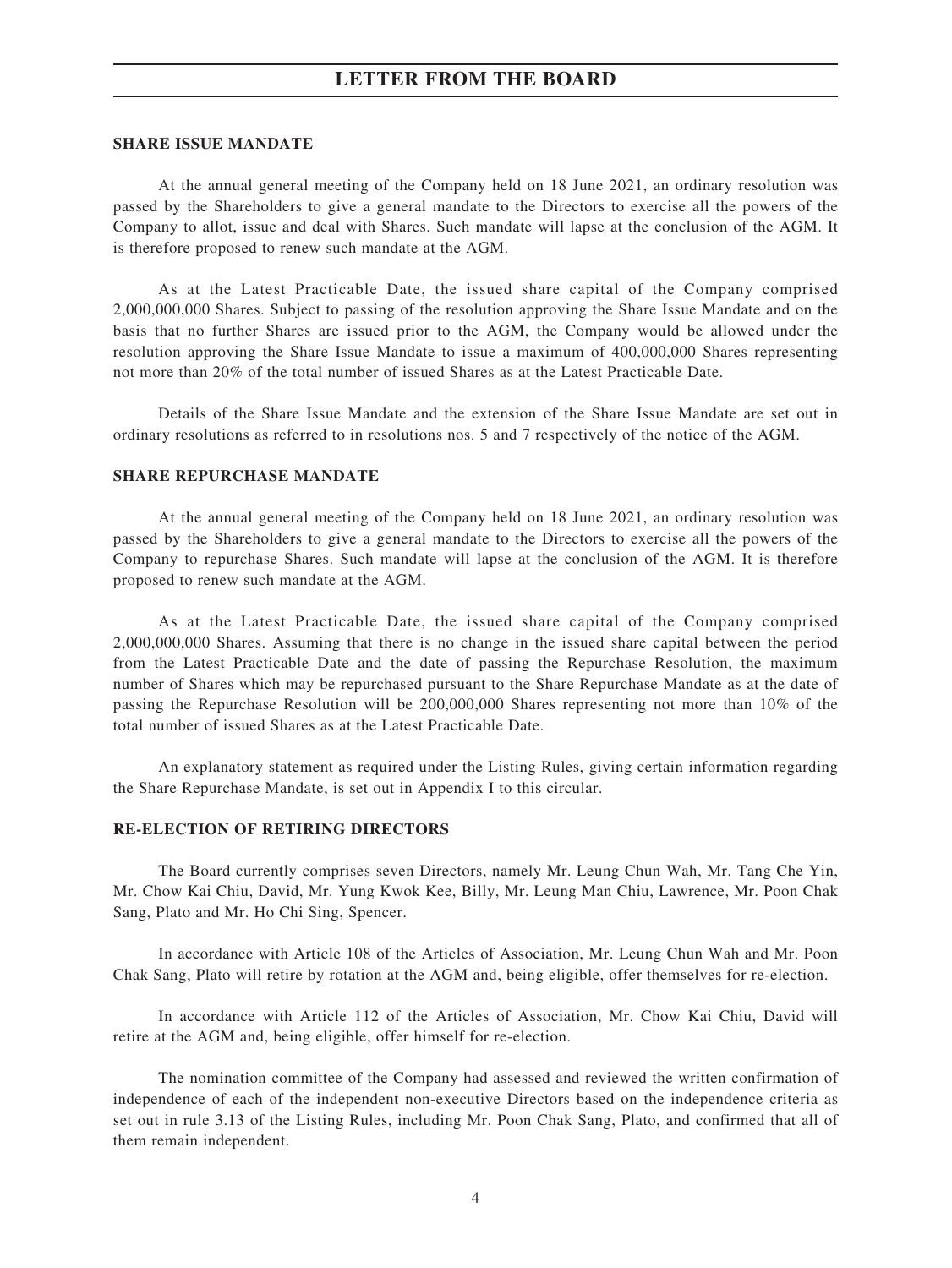## **LETTER FROM THE BOARD**

Having regard to the experience, skills and expertise of the above retiring Directors as well as the overall board diversity of the Company, the nomination committee of the Company recommended re-election of all the retiring Directors to the Board for it to propose to the Shareholders for re-election at the AGM. Accordingly, the Board has proposed that each of the retiring Directors, namely Mr. Leung Chun Wah, Mr. Poon Chak Sang, Plato and Mr. Chow Kai Chiu, David stand for re-election as Directors by way of separate resolution at the AGM.

Biographical details of the above retiring Directors proposed to be re-elected at the AGM are set out in Appendix II to this circular.

#### **ANNUAL GENERAL MEETING**

At the AGM, ordinary resolutions will be proposed to approve the Share Issue Mandate, the Share Repurchase Mandate, the extension of the Share Issue Mandate and the re-election of retiring Directors. The notice of the AGM is set out on pages 12 to 16 of this circular.

#### **VOTING BY WAY OF POLL**

Pursuant to Rule 13.39(4) of the Listing Rules, any vote of shareholders at a general meeting must be taken by poll except where the chairman, in good faith, decides to allow a resolution which relates purely to a procedural or administrative matter to be voted on by a show of hands. The chairman of the meeting will therefore demand a poll for every resolution put to the vote of the AGM pursuant to Article 72 of the Articles of Association and the Company will announce the results of the poll in the manner prescribed under Rule 13.39(5) of the Listing Rules.

#### **ACTION TO BE TAKEN**

A proxy form for use at the AGM is enclosed herein. Whether or not you intend to attend the AGM, you are requested to complete the proxy form in accordance with the instructions printed thereon and return the same to the Hong Kong branch share registrar and transfer office of the Company, Boardroom Share Registrars (HK) Limited, at 2103B, 21/F, 148 Electric Road, North Point, Hong Kong as soon as possible and in any event not less than 48 hours before the time appointed for the holding of the AGM or any adjournment thereof. Completion and return of the proxy form will not preclude you from attending and voting at the AGM, or any adjourned meeting, should you so wish.

#### **RECOMMENDATION**

The Directors believe that the granting of the Share Issue Mandate, the Share Repurchase Mandate, the extension of the Share Issue Mandate and the re-election of the retiring Directors are in the best interests of the Company as well as the Shareholders as a whole. Accordingly, the Directors recommend that all the Shareholders should vote in favour of all the relevant resolutions relating to aforesaid matters.

> By order of the Board **SMC Electric Limited Yung Kwok Kee, Billy** *Chairman*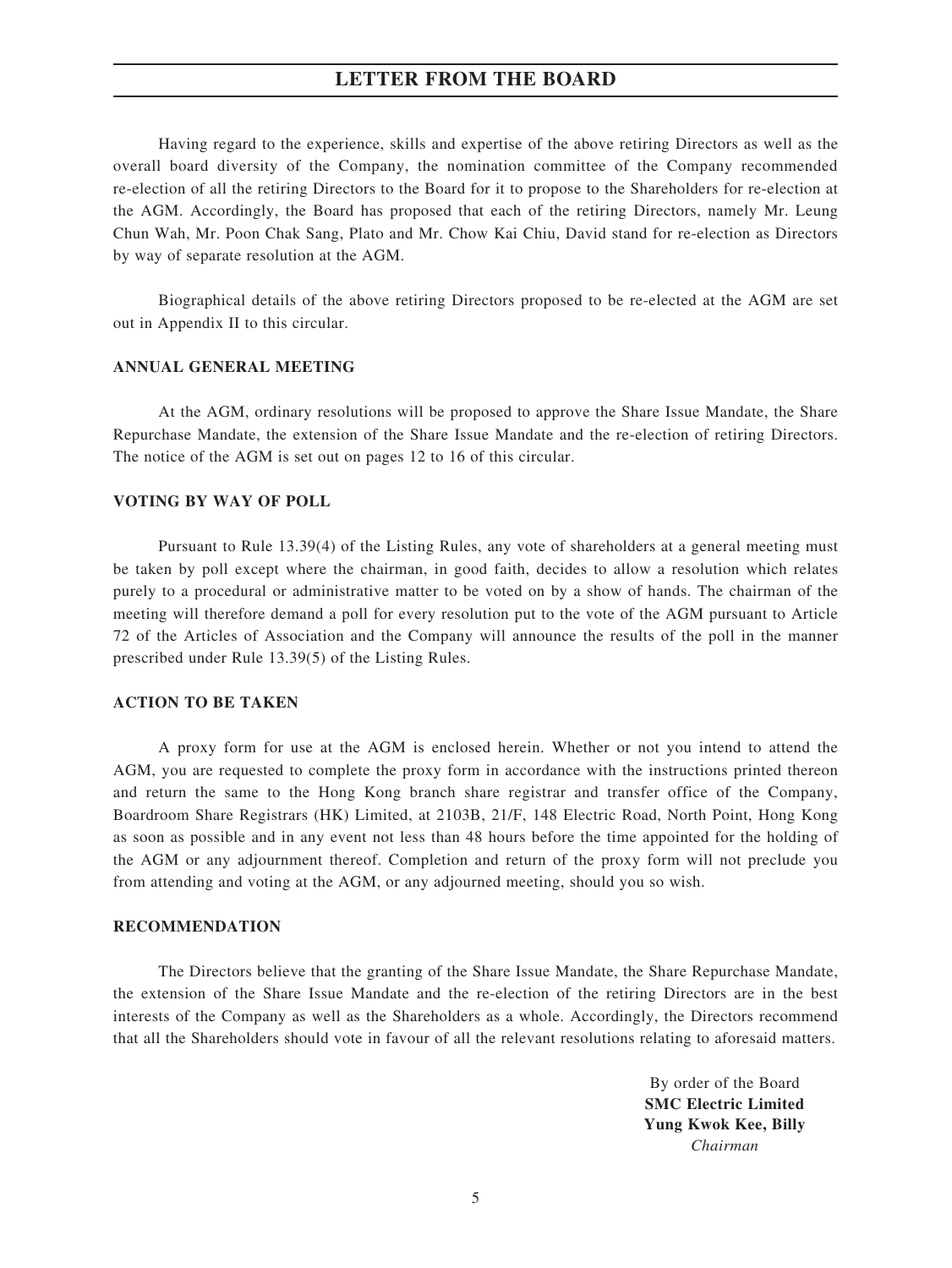*This appendix serves as an explanatory statement, as required by Rule 10.06(1)(b) of the Listing Rules, to provide requisite information to you for your consideration of the proposal to permit the repurchase of Shares up to a maximum of 10% of the issued share capital of the Company as at the date of passing the Repurchase Resolution.*

#### **1. EXERCISE OF THE SHARE REPURCHASE MANDATE**

Exercise in full of the Share Repurchase Mandate, on the basis of 2,000,000,000 Shares in issue at the Latest Practicable Date, would result in up to 200,000,000 Shares (which will be fully paid and represent 10% of the total issued Shares in issue as at the Latest Practicable Date) being repurchased by the Company during the course of the period prior to the earliest of (i) the conclusion of the next annual general meeting of the Company; or (ii) the expiration of the period within which the next annual general meeting of the Company is required by the Articles of Association or applicable laws of the Cayman Islands to be held; or (iii) the passing of any ordinary resolution of the Shareholders in general meeting of the Company revoking, varying or renewing the Share Repurchase Mandate.

#### **2. REASONS FOR REPURCHASES**

Repurchases of Shares will only be made when the Directors believe that such a repurchase will benefit the Company and the Shareholders as a whole. Such repurchases may, depending on market conditions and funding arrangements at that time, lead to an enhancement of the net asset value of the Company and/or its earnings per Share.

#### **3. FUNDING OF REPURCHASES**

In repurchasing Shares, the Company may only apply funds legally available for such purpose in accordance with the memorandum of association of the Company, the Articles of Association and the Companies Laws of the Cayman Islands and any the applicable laws and regulations. Pursuant to the Share Repurchase Mandate, repurchases will be made out of funds of the Company legally permitted to be utilised in this connection, including funds of the Company which would otherwise be available for dividend or distribution or out of the proceeds of a fresh issue of Shares made for the purpose of the repurchase. In the case of any premium payable on the repurchase, out of funds of the Company which would otherwise be available for dividend or distribution or out of the share premium account of the Company. The Company may not repurchase securities on the Stock Exchange for a consideration other than cash or for settlement otherwise than in accordance with the trading rules of the Stock Exchange prevailing from time to time.

#### **4. GENERAL**

There might be a material adverse impact on the working capital or gearing position of the Company (as compared with the position disclosed in the audited financial statements contained in the annual report of the Company for the year ended 31 December 2021) in the event that the Share Repurchase Mandate is exercised in full. However, the Directors do not propose to exercise the Share Repurchase Mandate to such extent as would, in the circumstances, have a material adverse effect on the working capital requirements of the Company or on the gearing position of the Company which in the opinion of the Directors are from time to time appropriate for the Company.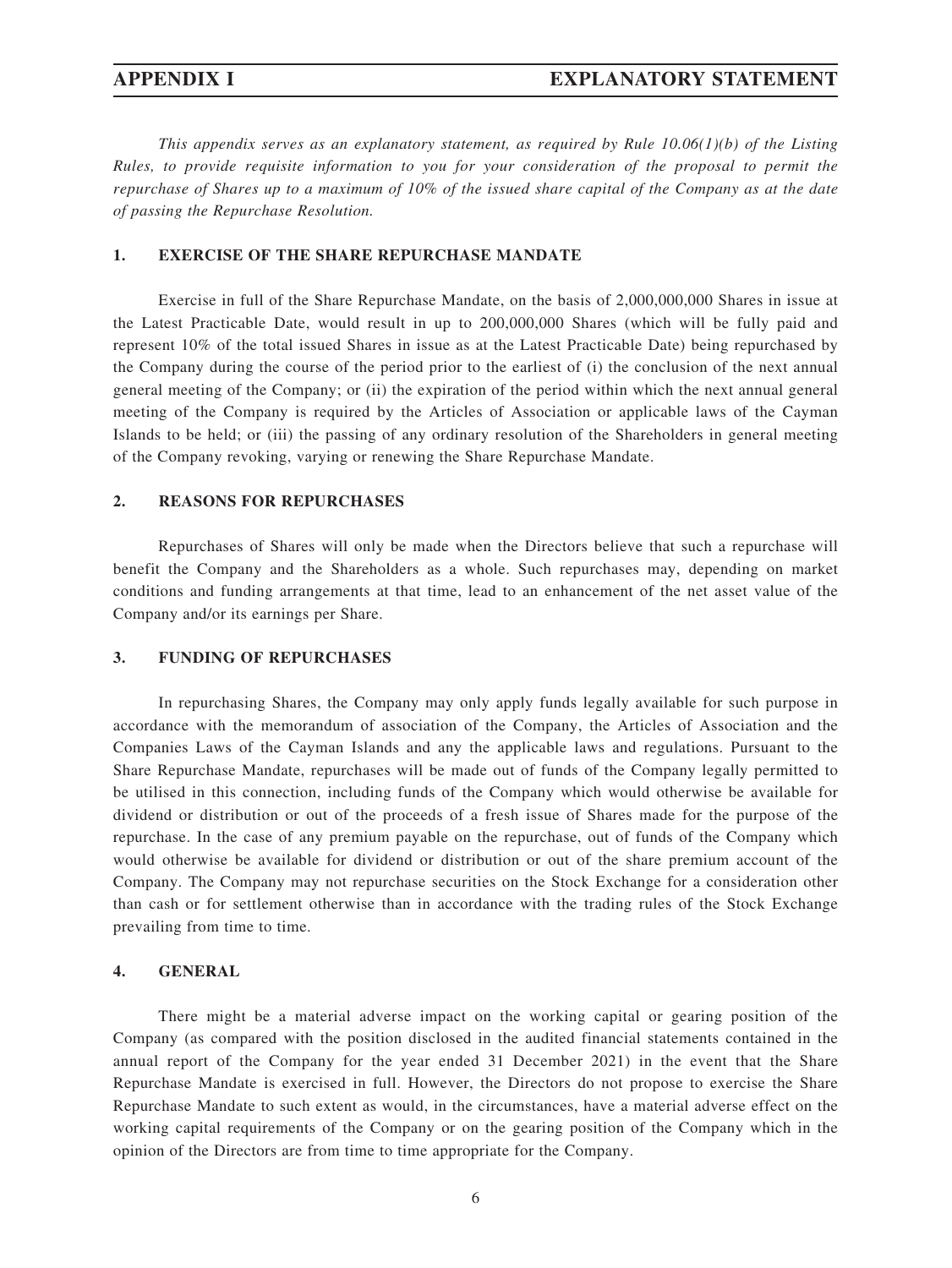The Directors have undertaken to the Stock Exchange that, so far as the same may be applicable, they will exercise the Share Repurchase Mandate in accordance with the Listing Rules, the memorandum of association of the Company, the Articles of the Association and all applicable laws of the Cayman Islands in force from time to time.

None of the Directors nor, to the best of their knowledge having made all reasonable enquiries, any of their respective close associates (as defined in the Listing Rules), has any present intention, if the Share Repurchase Mandate is approved by the Shareholders, to sell any Shares to the Company or its subsidiaries.

No core connected person (as defined in the Listing Rules) of the Company has notified the Company that he has a present intention to sell any Shares to the Company, or has undertaken not to do so, if the Share Repurchase Mandate is exercised.

If as a result of a repurchase of Shares, a Shareholder's proportionate interest in the voting rights of the Company increases, such increase will be treated as an acquisition for the purposes of the Takeovers Code. As a result, a Shareholder, or a group of Shareholders acting in concert (within the meaning under the Takeovers Code), depending on the level of increase in the interest of the Shareholder(s), could obtain or consolidate control of the Company and become(s) obliged to make a mandatory offer in accordance with Rule 26 of the Takeovers Code as a result of a repurchase of Shares made under the Share Repurchase Mandate.

As at the Latest Practicable Date, Mr. Yung Kwok Kee, Billy through Red Dynasty, a company which is wholly-owned by Mr. Yung Kwok Kee, Billy, was beneficially interested in 1,500,000,000 Shares, representing approximately 75% of the total number of issued Shares.

In the event that the Directors exercise in full the power to repurchase Shares under the Share Repurchase Mandate, the shareholding of Mr. Yung Kwok Kee, Billy would be increased to approximately 83.33% of the total number of issued Shares.

The Directors are not aware of any consequence under the Takeovers Code as a result of a repurchase of Shares made under the Share Repurchase Mandate and have no present intention to exercise the power to repurchase Shares pursuant to the Share Repurchase Mandate to such an extent as to result in takeover obligations.

The Directors will not exercise the Share Repurchase Mandate if the repurchase would result in the number of Shares which are in the hands of the public falling below 25% of the total number of Shares in issue (or such other percentage as may be prescribed as the minimum public shareholding under the Listing Rules).

Any repurchase of Shares which results in the number of Shares held by the public being reduced to less than 25% could only be implemented with the approval of the Stock Exchange to waive the Listing Rules requirements regarding the public shareholding. However, the Directors have no current intention to exercise the Share Repurchase Mandate to such an extent as would give rise to this obligation. In any event, the Company will not repurchase Shares which would result in the amount of Shares held by the public being reduced to less than 25%.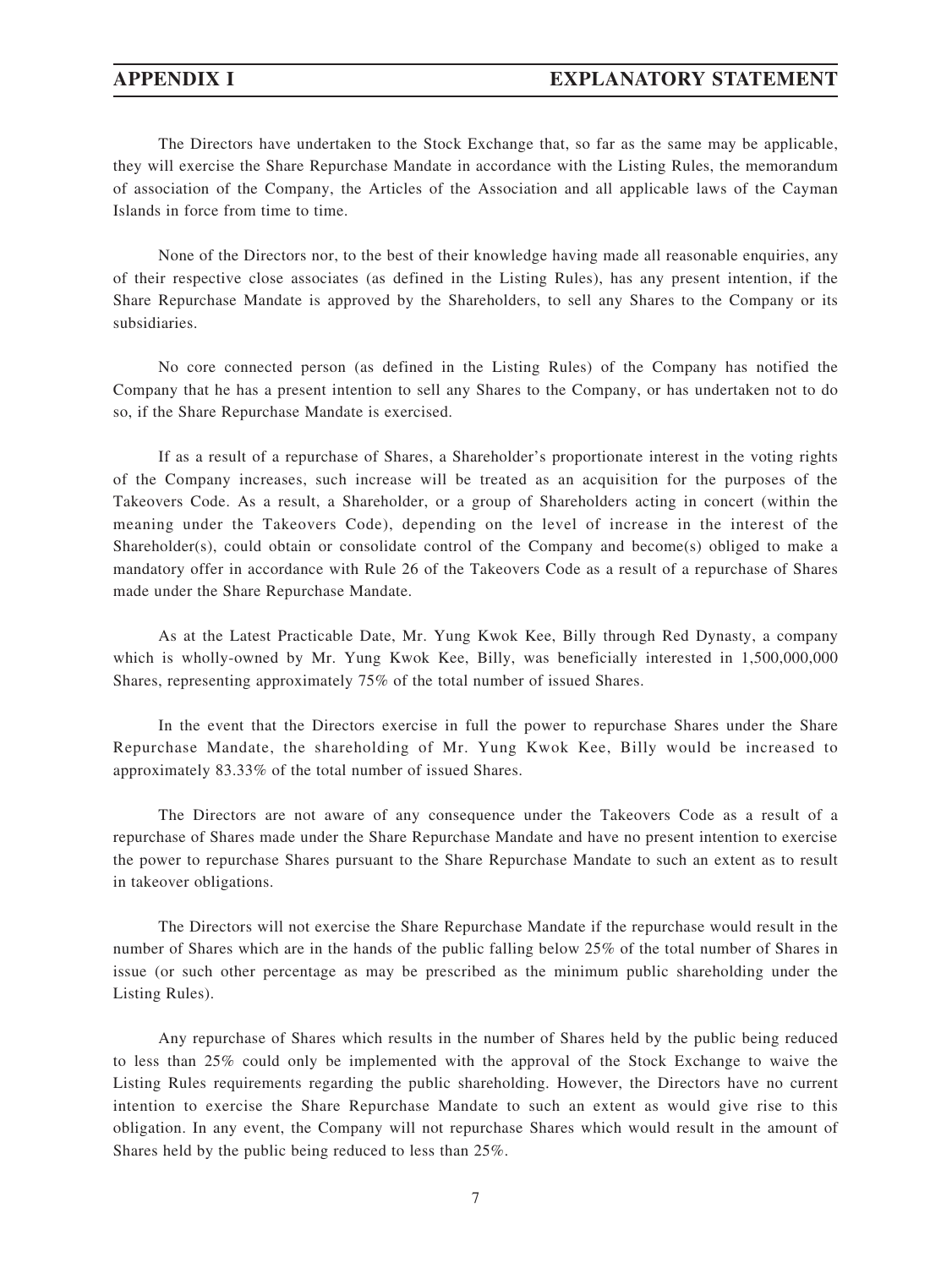### **5. SHARES PURCHASED BY THE COMPANY**

No repurchase of Shares has been made by the Company (whether on the Stock Exchange or otherwise) in the six months preceding the Latest Practicable Date.

### **6. SHARE PRICES**

The highest and lowest traded prices of which the Shares were traded on the Stock Exchange during each of the previous twelve months before the Latest Practicable Date were as follows:

|                                           |                                       | <b>Shares</b>                 |  |
|-------------------------------------------|---------------------------------------|-------------------------------|--|
|                                           | <b>Highest</b><br><b>Traded Price</b> | Lowest<br><b>Traded Price</b> |  |
|                                           |                                       |                               |  |
|                                           | HK\$                                  | HK\$                          |  |
| 2021                                      |                                       |                               |  |
| April                                     | 0.116                                 | 0.100                         |  |
| May                                       | 0.173                                 | 0.115                         |  |
| June                                      | 0.144                                 | 0.120                         |  |
| July                                      | 0.135                                 | 0.111                         |  |
| August                                    | 0.124                                 | 0.103                         |  |
| September                                 | 0.108                                 | 0.095                         |  |
| October                                   | 0.138                                 | 0.095                         |  |
| November                                  | 0.132                                 | 0.106                         |  |
| December                                  | 0.118                                 | 0.102                         |  |
| 2022                                      |                                       |                               |  |
| January                                   | 0.115                                 | 0.095                         |  |
| February                                  | 0.126                                 | 0.100                         |  |
| March                                     | 0.119                                 | 0.075                         |  |
| April (up to the Latest Practicable Date) | 0.104                                 | 0.097                         |  |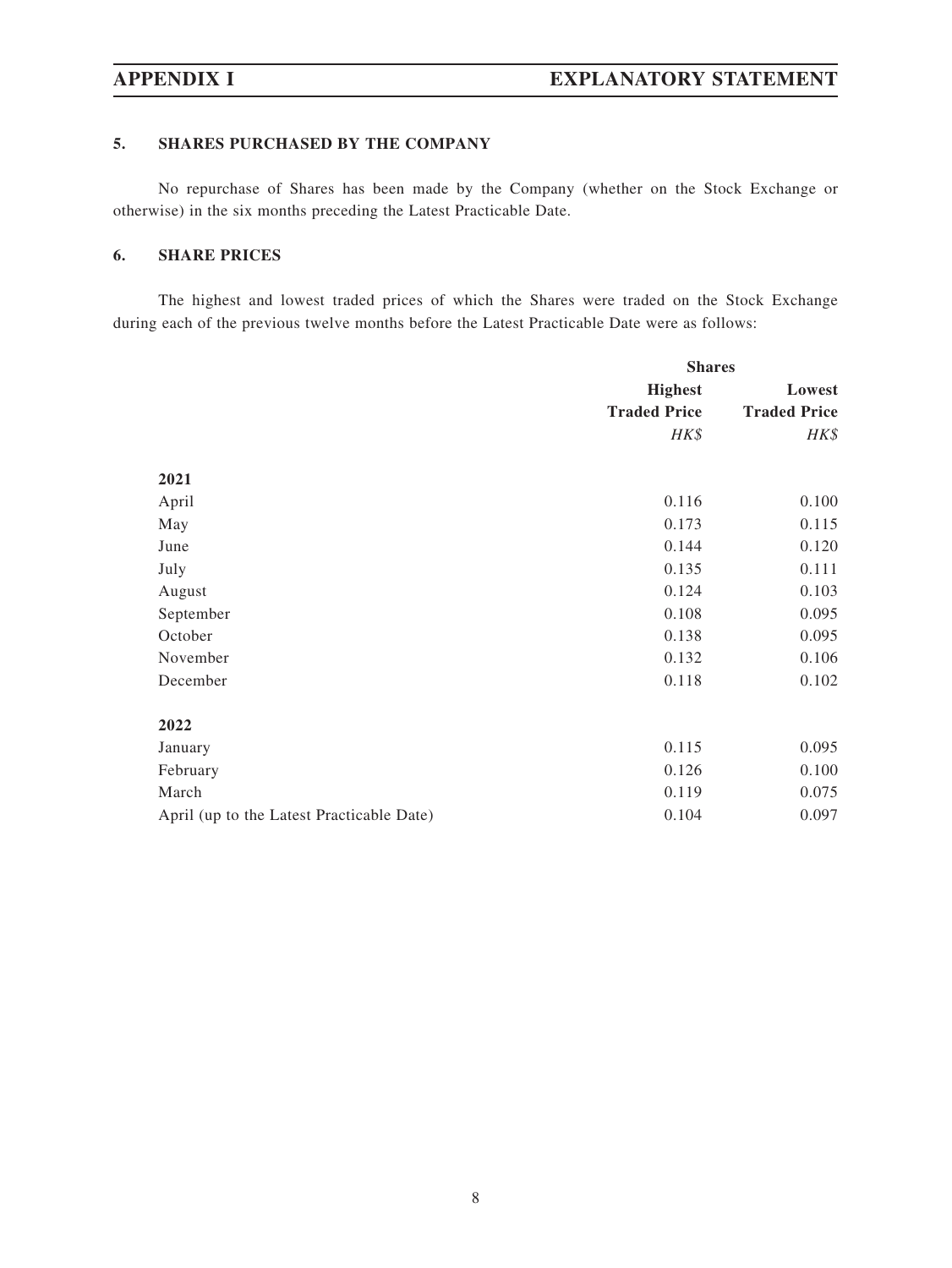## **APPENDIX II DETAILS OF RETIRING DIRECTORS PROPOSED TO BE RE-ELECTED**

*The following are the particulars of the retiring Directors proposed to be re-elected at the AGM:*

**Mr. Leung Chun Wah** (**梁振華**), aged 75, was appointed as an executive Director and Chief Executive Officer of the Company on 2 January 2019. Mr. Leung joined the Group in 1977 and he is currently the general manager of electric fan division and responsible for its daily business operations and management.

Mr. Leung has more than 40 years of experience in electric tools manufacturing industry and has substantial experience in procurement, material control and production planning. He is primarily responsible for overall management, operation and implementation of strategic planning of the Group. He was an executive director of Shell Electric Mfg. from 1990 until 2010. He is also a director of certain subsidiaries of the Group. Mr. Leung obtained a bachelor's degree of Business Administration from the City University of Macau.

Save as disclosed above, Mr. Leung has not held any directorship in the last three years in other public companies the securities of which are listed on any securities market in Hong Kong or overseas, and is not connected with any other directors, senior management or substantial or controlling shareholders of the Company and has not held any other position with any members of the Group.

As at the Latest Practicable Date, Mr. Leung did not have any interest in Share within the meaning of Part XV of the SFO.

Mr. Leung entered into a service agreement with the Company for an initial fixed term of 3 years commencing from 2 June 2020 (the Listing Date). He is subject to retirement by rotation and re-election at the annual general meeting of the Company in accordance with the Articles of Association. Pursuant to the service agreement, Mr. Leung is entitled to receive a director's fee of HK\$20,000 per annum which is reviewed by the Board and the remuneration committee of the Company and determined by the Board with reference to market rates, his performance, qualifications and experience.

Save as disclosed above, Mr. Leung has confirmed that there are no other matters that need to be brought to the attention of the Shareholders in connection with his re-election and there is no information to be disclosed pursuant to Rule 13.51(2) of the Listing Rules.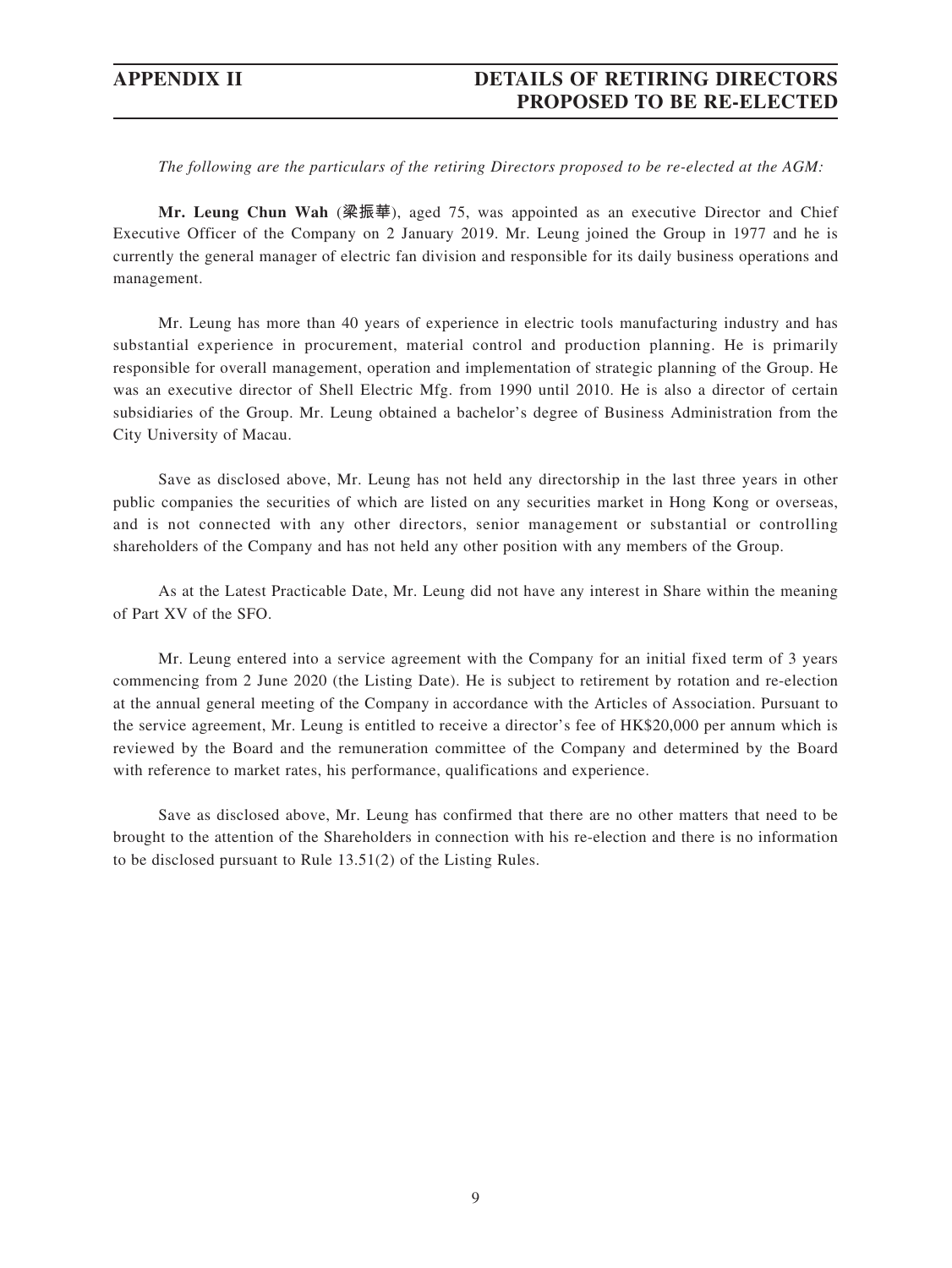## **APPENDIX II DETAILS OF RETIRING DIRECTORS PROPOSED TO BE RE-ELECTED**

**Mr. Poon Chak Sang, Plato** (**潘澤生**), aged 76, was appointed as an independent non-executive Director of the Company on 2 October 2019 and is responsible for providing independent judgment on the Group's strategy, performance, resources and standard of conduct. He is the chairman of the Remuneration Committee, a member of both the Audit Committee and the Nomination Committee of the Company.

Mr. Poon has over 40 years of working experience in export industry. He was an executive director of Shell Electric Mfg. during 1992 to 2007 and the general manager of electric fan division from 1986 to 2007. He was responsible for overseeing import and export matters, production materials and operations.

Save as disclosed above, Mr. Poon has not held any directorship in the last three years in other public companies the securities of which are listed on any securities market in Hong Kong or overseas, and is not connected with any other directors, senior management or substantial or controlling shareholders of the Company and has not held any other position with any members of the Group.

As at the Latest Practicable Date, Mr. Poon did not have any interest in Share within the meaning of Part XV of the SFO.

Mr. Poon entered into an appointment letter with the Company for an initial fixed term of 3 years commencing from 2 June 2020 (the Listing Date). He is subject to retirement by rotation and re-election at the annual general meeting of the Company in accordance with the Articles of Association. Pursuant to the appointment letter, Mr. Poon is entitled to receive a director's fee of HK\$180,000 per annum which is reviewed by the Board and the remuneration committee of the Company and determined by the Board with reference to market rates, his performance, qualifications and experience.

Save as disclosed above, Mr. Poon has confirmed that there are no other matters that need to be brought to the attention of the Shareholders in connection with his re-election and there is no information to be disclosed pursuant to Rule 13.51(2) of the Listing Rules.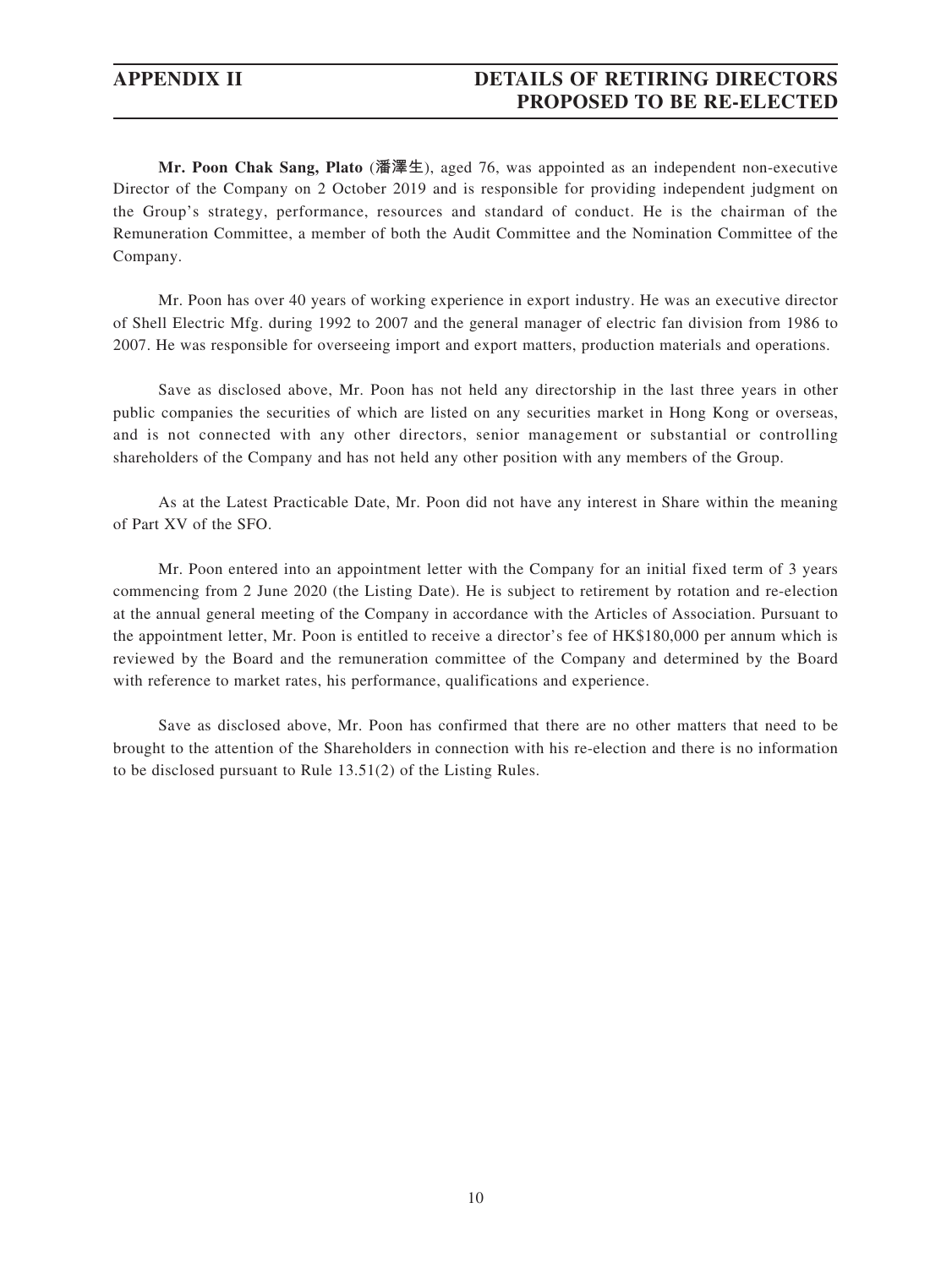## **APPENDIX II DETAILS OF RETIRING DIRECTORS PROPOSED TO BE RE-ELECTED**

**Mr. Chow Kai Chiu, David (周啟超)**, aged 57, Chartered Financial Analyst, joined the Group in 2004, was appointed as an executive Director of the Company with effect from 28 March 2022. Mr. Chow received his Bachelor degree of Applied Science in Computer Engineering and his Master's degree in Business Administration from the University of Waterloo and York University, Canada. He has previously held positions at First Marathon Securities Limited in Canada, Asian Capital Partners, and HSBC Private Equity (Asia) Limited in the corporate finance and investment management field. He is a director of certain subsidiaries of the Group. He is also a director and the Deputy Chief Executive of Shell Holdings. He was an executive Director of PFC Device Inc. (Stock Code: 8231), which was delisted subsequent to its privatization on 25 March 2022, since 21 March 2016 to 25 March 2022.

Save as disclosed above, Mr. Chow has not held any directorship in the last three years in other public companies the securities of which are listed on any securities market in Hong Kong or overseas, and is not connected with any other directors, senior management or substantial or controlling shareholders of the Company and has not held any other position with any members of the Group.

As at the Latest Practicable Date, Mr. Chow did not have any interest in Share within the meaning of Part XV of the SFO.

Mr. Chow entered into an appointment letter with the Company for an initial fixed term of 3 years commencing from 28 March 2022. He is subject to retirement by rotation and re-election at the annual general meeting of the Company in accordance with the Articles of Association. Pursuant to the appointment letter, Mr. Chow is entitled to receive a director's fee of HK\$20,000 per annum which is reviewed by the Board and the remuneration committee of the Company and determined by the Board with reference to market rates, his performance, qualifications and experience.

Save as disclosed above, Mr. Chow has confirmed that there are no other matters that need to be brought to the attention of the Shareholders in connection with his re-election and there is no information to be disclosed pursuant to Rule 13.51(2) of the Listing Rules.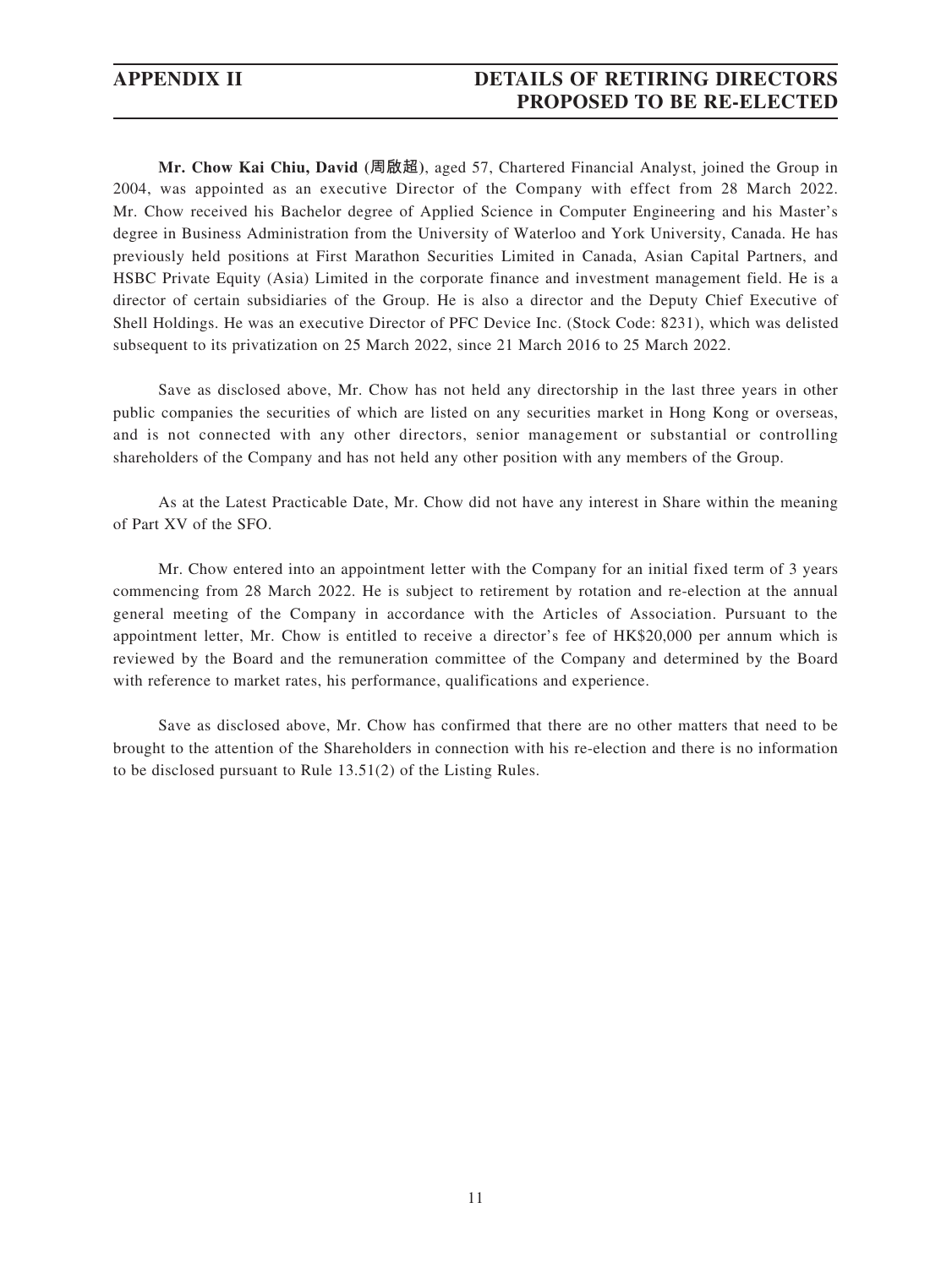

*(Incorporated in the Cayman Islands with limited liability)* **(Stock Code: 2381)**

## **NOTICE OF ANNUAL GENERAL MEETING**

**NOTICE IS HEREBY GIVEN** that the annual general meeting of SMC Electric Limited (the "**Company**") will be held at 1/F, Shell Industrial Building, 12 Lee Chung Street, Chai Wan, Hong Kong on Friday, 17 June 2022 at 11:00 a.m. for the following purposes:

- 1. To receive and consider the audited consolidated financial statements for the year ended 31 December 2021 and the report of the directors and the independent auditor's report.
- 2. To declare a final dividend of HK0.3 cents per ordinary share for the year ended 31 December 2021.
- 3. (a) To re-elect the following retiring directors of the Company (the "**Directors**"):
	- (i) to re-elect Mr. Leung Chun Wah as an executive Director;
	- (ii) to re-elect Mr. Poon Chak Sang, Plato as an independent non-executive Director; and
	- (iii) to re-elect Mr. Chow Kai Chiu, David as an executive Director;
	- (b) To authorise the board of Directors (the "**Board**") to fix the remuneration of Directors.
- 4. To re-appoint BDO Limited as auditor of the Company for the ensuring year and to authorise the Board to fix the remuneration of auditor.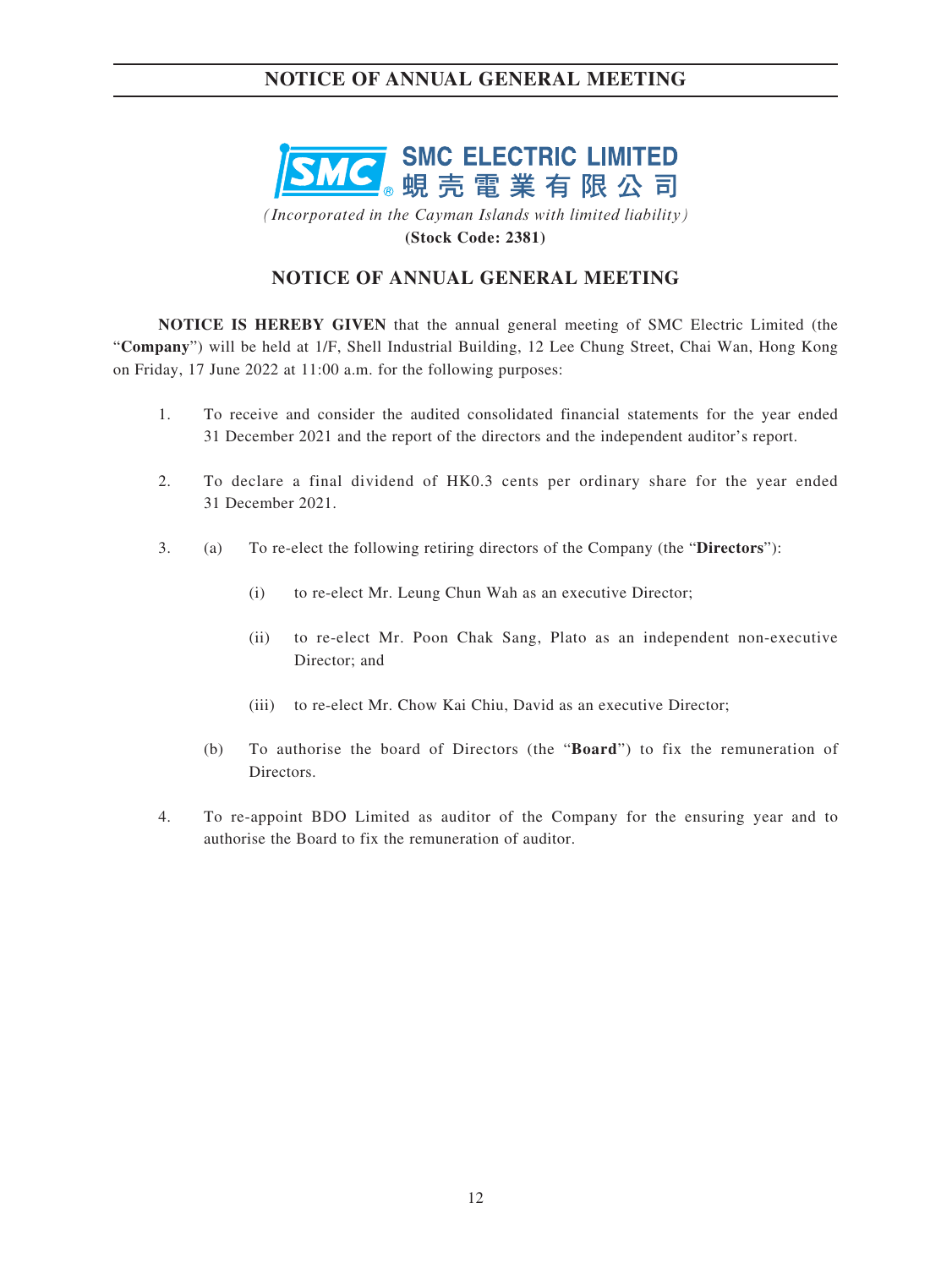To consider and, if thought fit, pass the following resolutions, with or without amendments, as ordinary resolutions of the Company by way of ordinary business:

#### **ORDINARY RESOLUTIONS**

### 5. "**THAT**:

- (a) subject to paragraph (c) of this Resolution, and pursuant to the Rules Governing the Listing of Securities (the "**Listing Rules**") on The Stock Exchange of Hong Kong Limited (the "**Stock Exchange**"), the exercise by the Directors during the Relevant Period (as hereinafter defined) of all the powers of the Company to allot, issue and deal with unissued shares of HK\$0.01 each in the share capital of the Company (the "**Shares**") and to make or grant offers, agreements and options (including but not limited to bonds, warrants, debentures, notes and any securities which carry rights to subscribe for or are convertible into Shares) which would or might require the exercise of such power be and is hereby generally and unconditionally approved;
- (b) the approval in paragraph (a) of this Resolution shall authorise the Directors during the Relevant Period (as hereinafter defined) to make or grant offers, agreements and options (including but not limited to bonds, warrants, debentures, notes and any securities which carry rights to subscribe for or are convertible into Shares) which would or might require the exercise of such power either during or after the end of the Relevant Period;
- (c) the total number of Shares allotted, issued and dealt or agreed conditionally or unconditionally to be allotted, issued and dealt (whether pursuant to an option or otherwise) by the Directors pursuant to the approval in paragraph (a) of this Resolutions (otherwise than pursuant to (i) a rights issue, (ii) an issue of Shares upon the exercise of any subscription or conversion rights attaching to any bonds, warrants, debentures, notes or any securities which carry rights to subscribe for or are convertible into Shares, (iii) an issue of Shares upon the exercise of any options which may be granted under the share option scheme or any other option scheme or similar arrangement for the time being adopted for the grant or issue to officers and/ or employees of the Company and/or any of the subsidiaries of the Company or any other person of Shares or rights to acquire Shares, (iv) any scrip dividend schemes or similar arrangements providing for the allotment and issue of Shares in lieu of the whole or part of a dividend on Shares in accordance with the articles of association of the Company, or (v) a specific authority granted by the Shareholders in general meeting) shall not exceed 20% of the total number of Shares in issue as at the date of passing this Resolution (such total number to be subject to adjustment in the case of any conversion of all or any of the Shares into larger or smaller number of shares after the passing of this Resolution) and the said approval shall be limited accordingly; and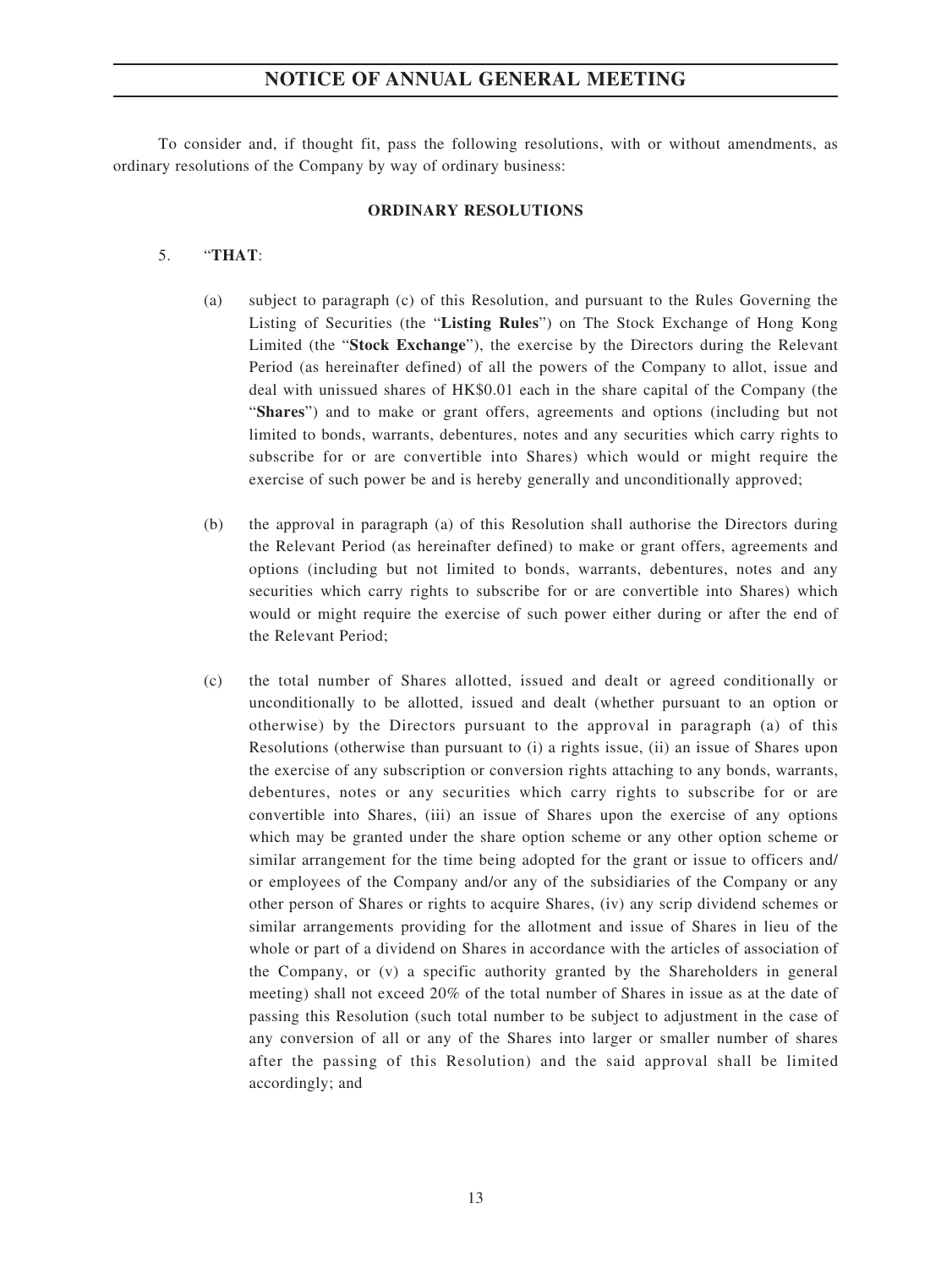(d) for the purpose of this Resolution,

"**Relevant Period**" means the period from the passing of this Resolution, until whichever is the earliest of:

- (i) the conclusion of the next annual general meeting of the Company;
- (ii) the expiration of the period within which the next annual general meeting of the Company is required by the articles of association the Company or any applicable laws of the Cayman Islands to be held; or
- (iii) the passing of any ordinary resolution of the shareholders in general meeting of the Company revoking, varying or renewing this Resolution; and

"**Rights Issue**" means an offer of Shares open for a period fixed by the Directors to holders of Shares whose names appear on the register of members of the Company on a fixed record date in proportion to their then holdings of such Shares (subject to such exclusions or other arrangements as the Directors may deem necessary or expedient in relation to fractional entitlements or having regard to any restrictions or obligations under the laws of, or the requirements of any recognised regulatory body or any stock exchange in, any territory applicable to the Company)."

### 6. "**THAT**:

- (a) subject to paragraph (b) of this Resolution, the exercise by the Directors during the Relevant Period (as hereinafter defined) of all the powers of the Company to repurchase Shares on the Stock Exchange or on any other stock exchange on which the Shares may be listed and which is recognised by the Securities and Futures Commission and the Stock Exchange for this purpose, subject to and in accordance with all applicable laws and the requirements of the Listing Rules or of any other stock exchange as amended from time to time, be and is hereby generally and unconditionally approved;
- (b) the total number of Shares to be repurchased pursuant to the approval in paragraph (a) of this Resolution shall not exceed 10% of the total number of Shares in issue as at the date of passing this Resolution (such total number to be subject to adjustment in the case of any conversion of all or any of the Shares into larger or smaller number of shares after the passing of this Resolution) and the said approval shall be limited accordingly; and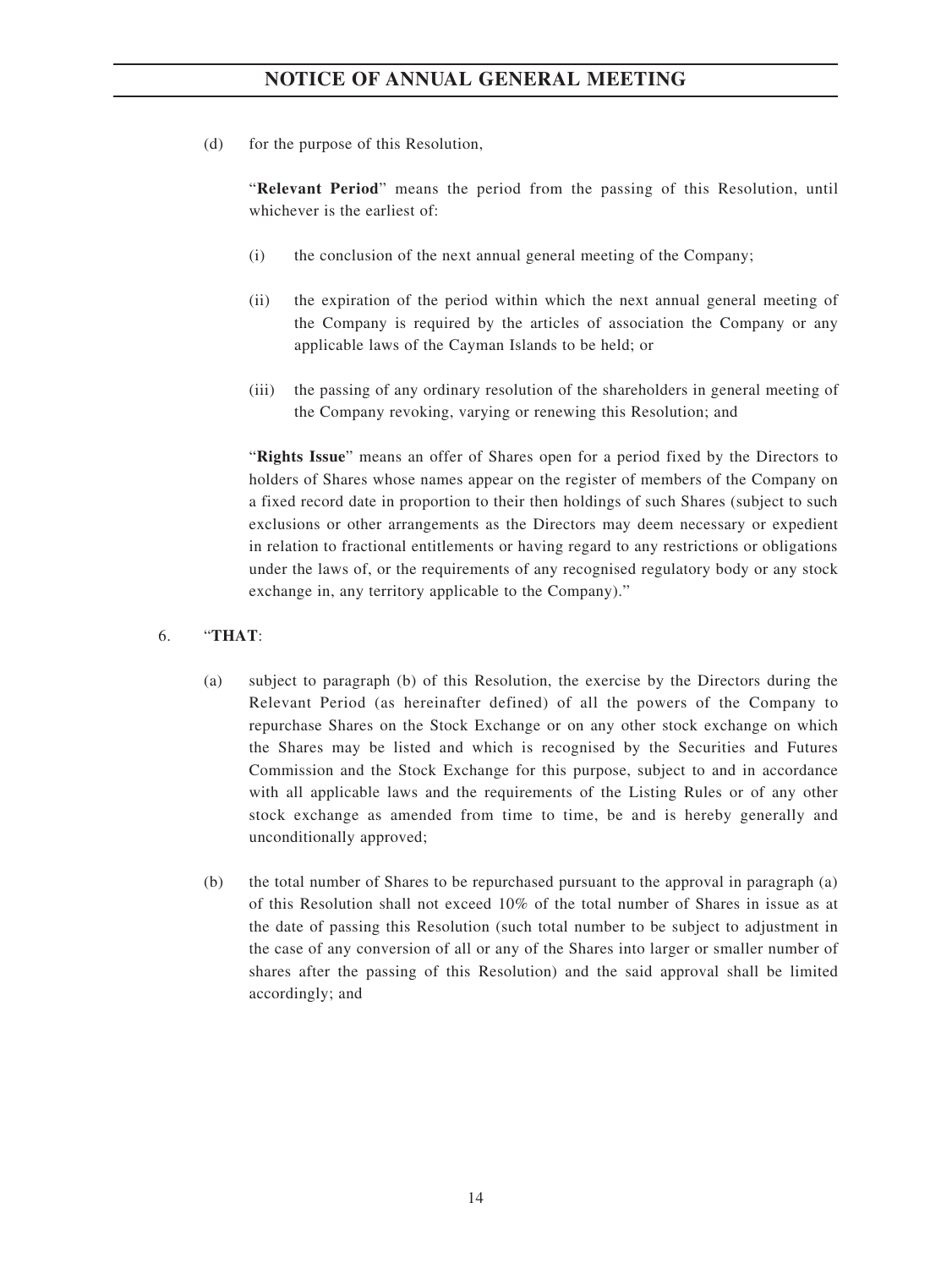(c) for the purposes of this Resolution:

"**Relevant Period**" means the period from the passing of this Resolution, until whichever is the earliest of:

- (i) the conclusion of the next annual general meeting of the Company;
- (ii) the expiration of the period within which the next annual general meeting of the Company is required by the articles of association of the Company or any applicable laws of the Cayman Islands to be held; or
- (iii) the passing of any ordinary resolution of the shareholders in general meeting of the Company revoking, varying or renewing the Resolution."
- 7. "**THAT** subject to the passing of ordinary resolutions nos. 5 and 6 above, the general mandate granted to the Directors pursuant to ordinary resolution no. 5 above be and is hereby extended by the addition to the total number of shares of the Company in issue which may be allotted, issued, dealt with or agreed conditionally or unconditionally to be allotted and issued by the Directors pursuant to such general mandate of an amount representing the total number of Shares repurchased by the Company pursuant to ordinary resolution no. 6 above, provided that such extended amount shall not exceed 10% of the total number of Shares in issue as at the date of passing this Resolution (such total number to be subject to adjustment in the case of any conversion of all or any of the Shares into larger or smaller number of shares after the passing of this Resolution)."

By Order of the Board **SMC Electric Limited Yung Kwok Kee, Billy** *Chairman*

Hong Kong, 27 April 2022